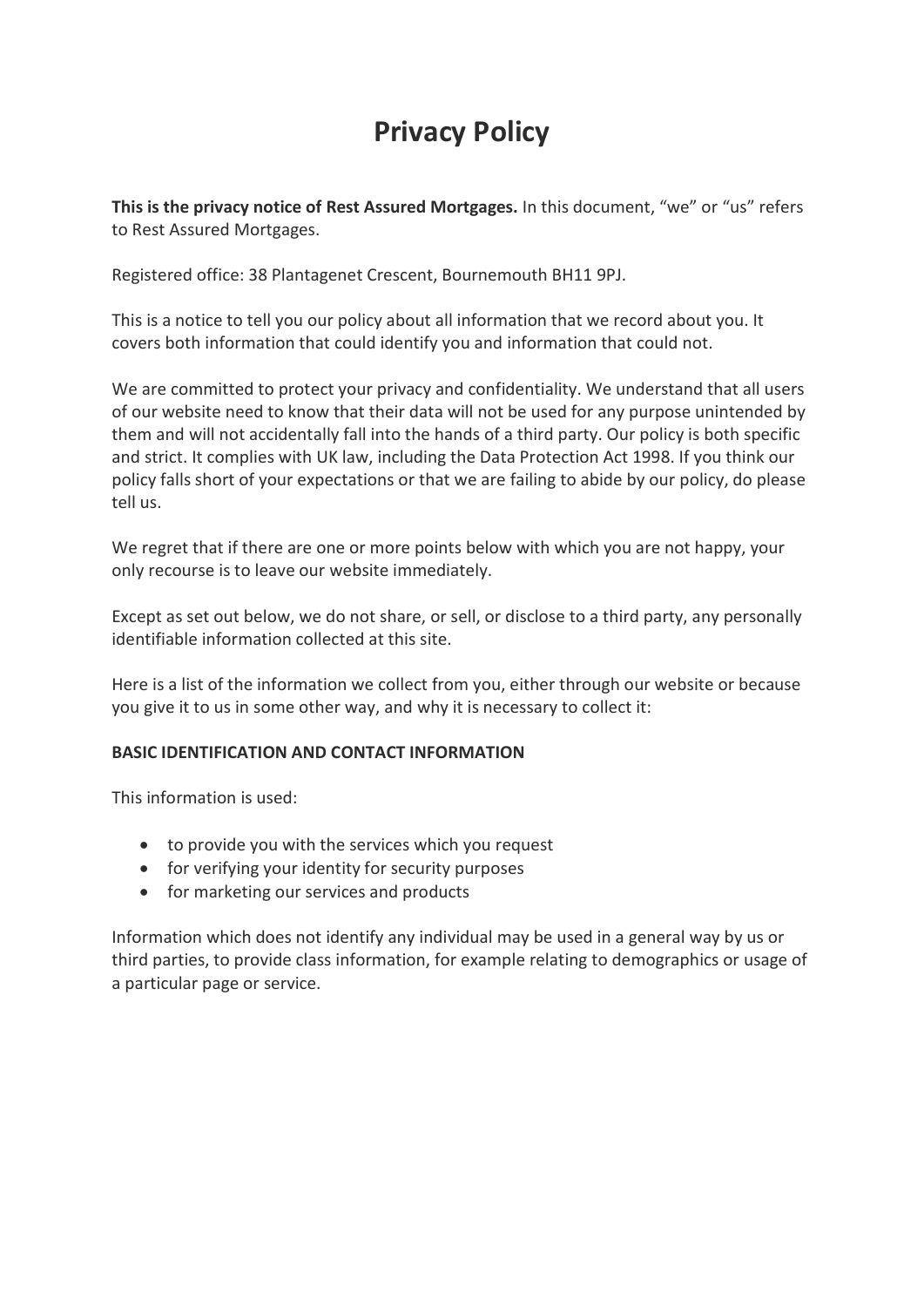## MARKET PLACE INFORMATION

When we obtain information from you specifically to enable you to use or buy a service offered on our website by some other person, we assume that in giving us your information, you are also giving us permission to pass it to the relevant person.

## YOUR DOMAIN NAME AND E-MAIL ADDRESS

Your domain name and e-mail address are recognised by our servers and the pages that you visit are recorded. We shall not under any circumstances divulge your e-mail address to any person who is not an employee or contractor of ours and who does not need to know, either generally or specifically.

This information is used:

- to correspond with you or deal with you as you expect
- in a collective way not referable to any individual, for the purpose of quality control and improvement of our site
- to send you news about the services to which you have signed up
- to tell you about other of our services or services of sister websites

#### INFORMATION YOU POST ON OUR WEBSITE

Information you send to us by posting to a forum or blog is stored on our servers. We do not specifically use of that information except to allow it to be read, but you will see in our terms and conditions that we reserve a right to use it in any way we decide.

#### WEBSITE USAGE INFORMATION

We may use software embedded in our website (such as JavaScript) to collect information about which pages you view and how you reach them, what you do when you visit a page, the length of time you remain on the page, and how we perform in providing content to you. This data is not personally identifiable. It is collected by us to improve the service we provide. We do not pass this data to any third party.

#### BUSINESS AND PERSONAL INFORMATION

This includes all information given to us in the course of your business and ours, such as information you give us in your capacity as our client. We undertake to preserve the confidentiality of the information and of the terms of our relationship. It is not used for any other purpose. We expect you to reciprocate this policy.

We keep information which forms part of our business record for a minimum of six years. That is because we may need it in some way to support a claim or defence in court. That is also the period within which our tax collecting authorities may demand to know it.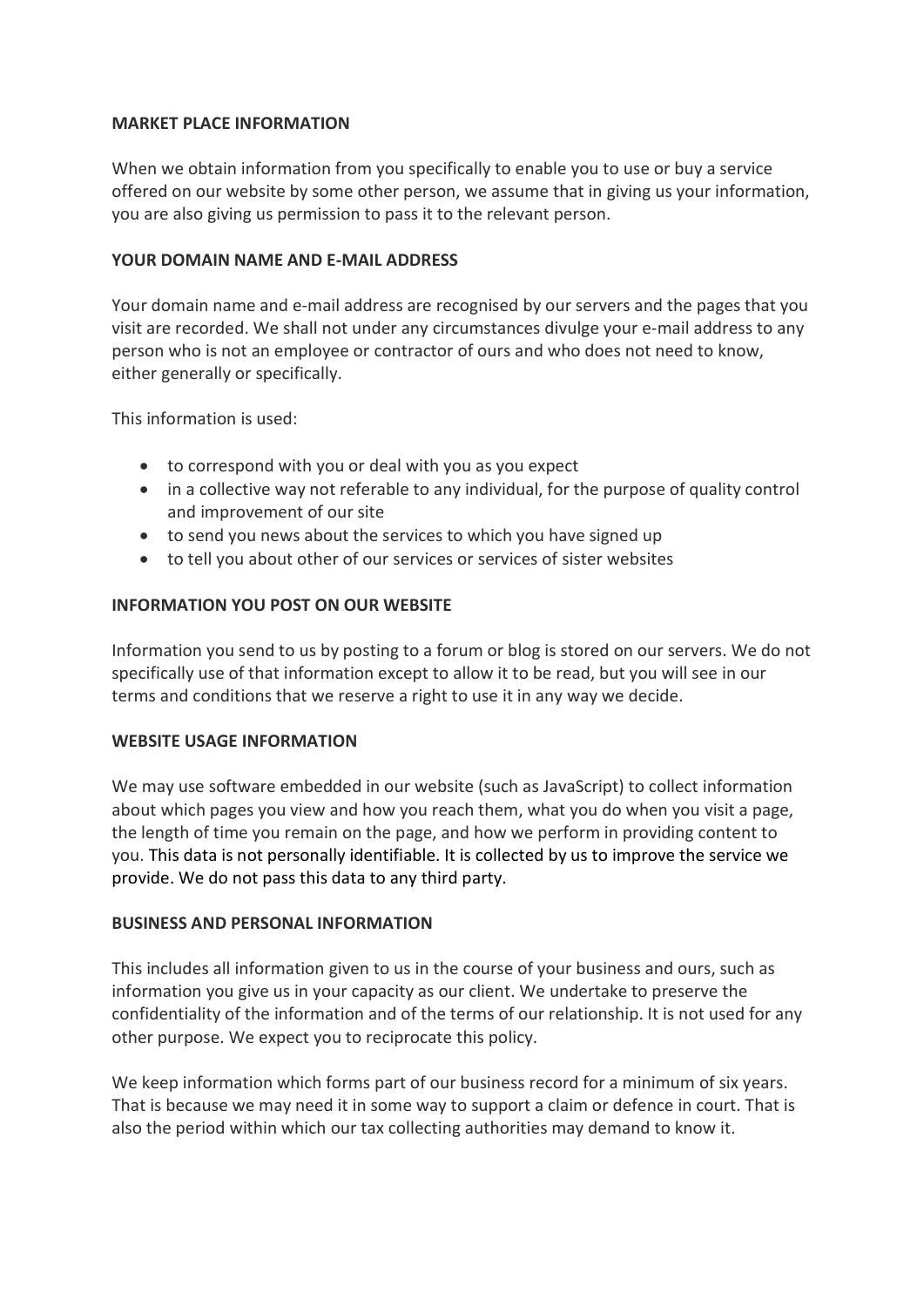#### THIRD PARTY ADVERTISING

Third parties may advertise on our website. In doing so, those parties, their agents or other companies working for them may use technology that automatically collects your IP address when they send an advertisement that appears on our site to your browser. They may also use other technology such as cookies or JavaScript to personalise the content of, and to measure the performance of their adverts. We do not have control over these technologies or the data that these parties obtain. Accordingly, this privacy notice does not cover the information practices of these third parties.

## CALLING OUR OFFICE

When you call our office, we may collect Calling Line Identification (CLI) information. We use this information to help improve the efficiency and effectiveness of our help line. We never pass this information to third parties.

## EMAILING US

Email is not always a secure mode of communication and we provide no guarantee that confidentiality of the information provided in an email will be maintained during transmission.

We will never send you an email asking you to transfer deposit funds. If you ever receive an email from us which provides bank account details for you to transfer money, please speak to us on our main line number to confirm it is genuine.

#### SENDING A MESSAGE TO OUR SUPPORT SYSTEM

When you send a message, we collect the data you have given to us in that message in order to obtain confirmation that you are entitled to receive the information and to provide to you the information you need.

We record your request and our reply to increase the efficiency of our organisation. We may keep personally identifiable information associated with your message, such as your name or email address.

#### COMPLAINING

When we receive a complaint, we record all the information you have given to us. We use that information to resolve your complaint. If your complaint reasonably requires us to contact some other person, we may decide to give to that other person some of the information contained in your complaint. We do this as infrequently as possible, but it is a matter for our sole discretion as to whether we do give information, and, if we do, what that information is.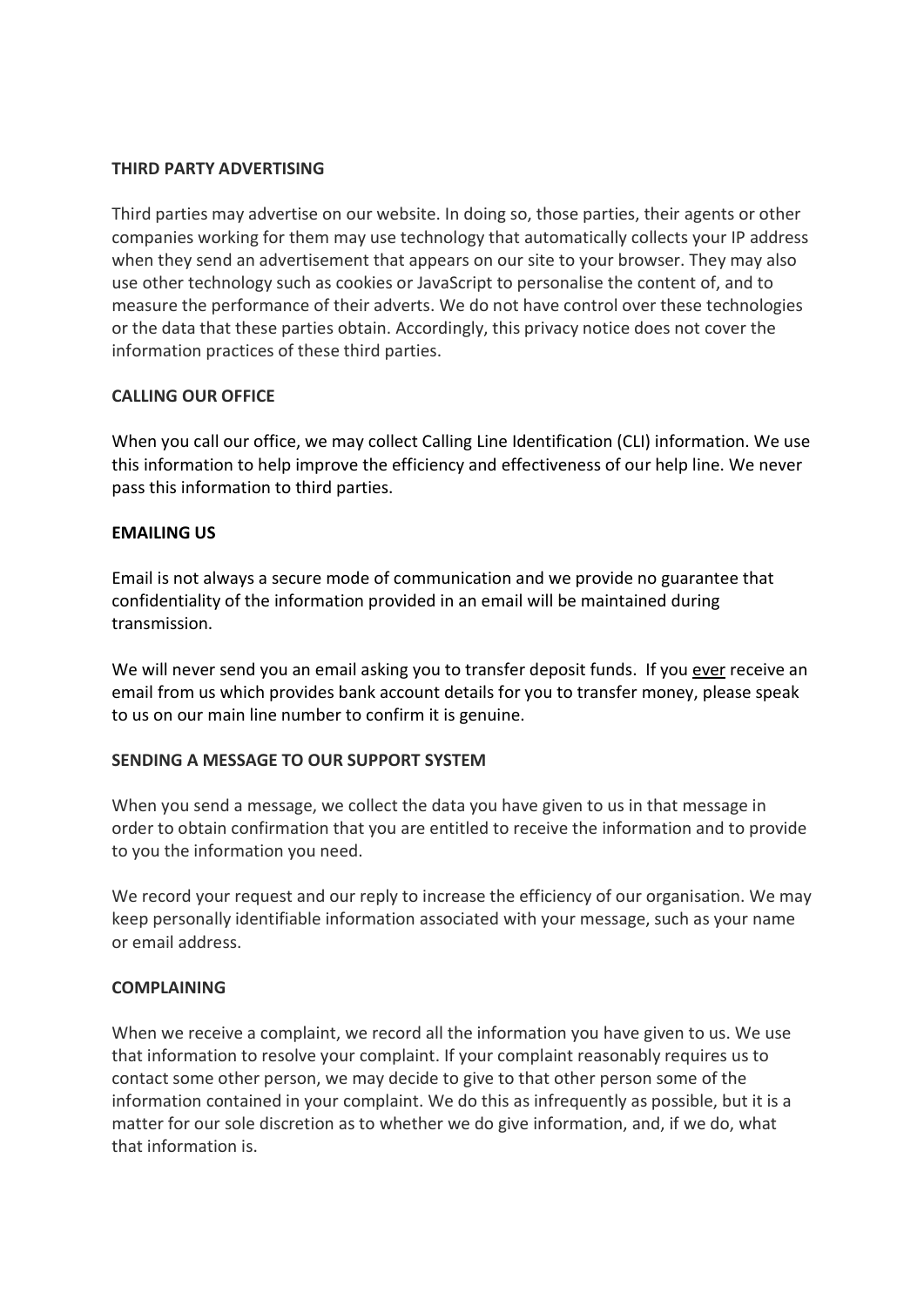We may also compile statistics showing information obtained from this source to assess the level of service we provide, but not in a way that could identify you or any other person.

## JOB APPLICATION AND EMPLOYMENT

If you send us information in connection with a job application, we may keep it for up to three years in case we decide to contact you at a later date.

If we employ you, we collect information about you and your work from time to time throughout the period of your employment. This information will be used only for purposes directly relevant to your employment. After your employment has ended, we will keep your file for six years before destroying or deleting it.

## CONTENT YOU PROVIDE TO US

If you provide information to us with a view to it being read, copied, downloaded or used by other people, we accept no responsibility for what that third party may do with it. It is up to you to satisfy yourself about the privacy level of every person who might see your information. If it is available to all the World, you have no control whatsoever as to how it is used.

## INFORMATION WE OBTAIN FROM THIRD PARTIES

Although we do not disclose your personal information to any third party, we do receive data which is indirectly made up from your personal information, from software services such as Google Analytics and others. No such information is identifiable to you.

# AFFILIATE INFORMATION

This is information given to us by you in your capacity as an affiliate of us or a customer or client of ours. Such information is retained for business use only. We undertake to preserve the confidentiality of the information and of the terms of our relationship. It is not used for any other purpose. We expect any affiliate to agree to reciprocate this policy. As an exception to this, we have the right to disclose your first name and URL of your affiliate connection to other affiliates and to any other person or organisation, on and off site. The reason is solely to enable us to mention winners and others whose performance as an affiliate is in some way outstanding.

#### DISCLOSURE TO GOVERNMENT AND THEIR AGENCIES

We are subject to the law like everyone else. We may be required to give information to legal authorities if they so request or if they have the proper authorisation such as a search warrant or court order.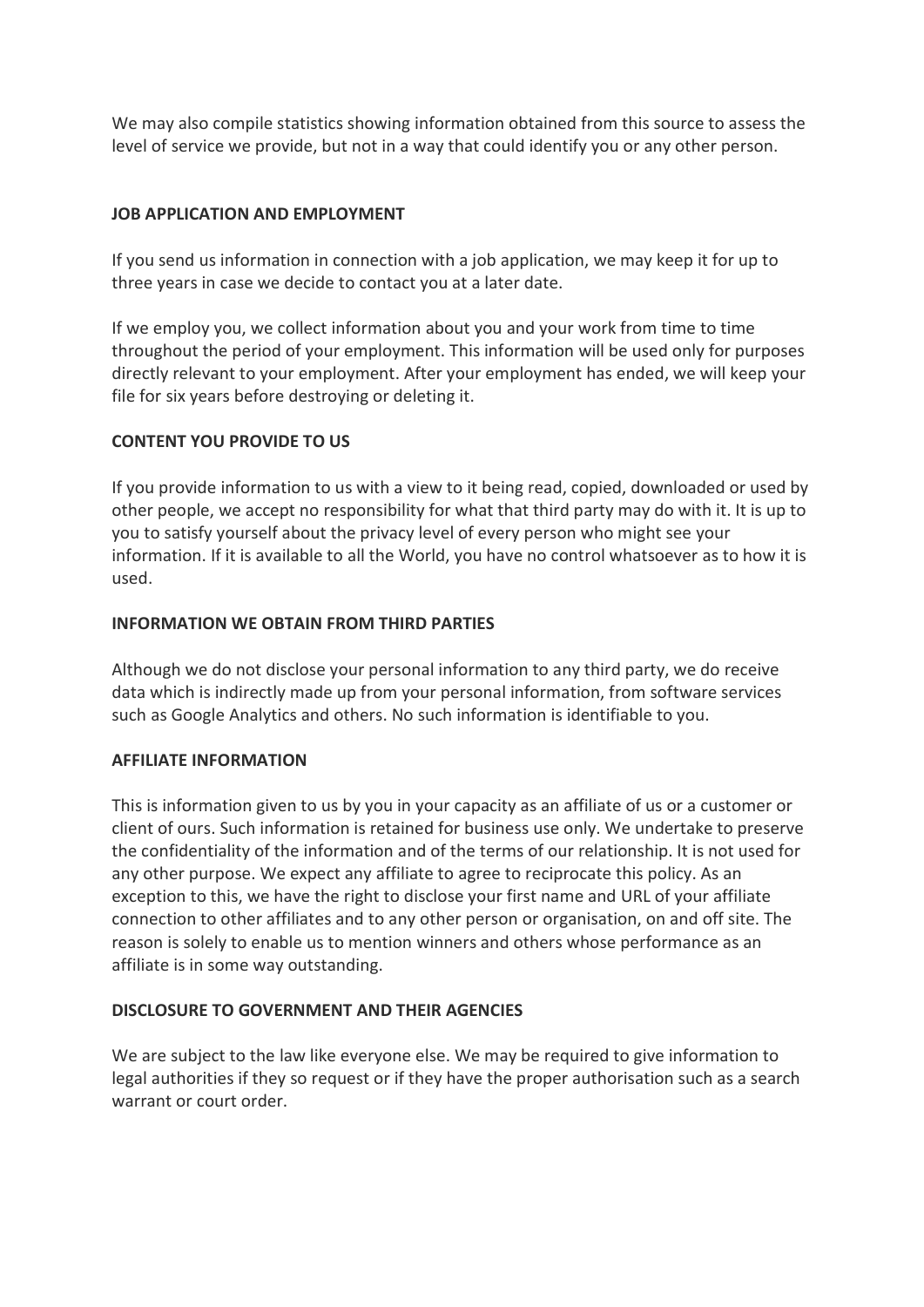## REVIEW OR UPDATE PERSONALLY IDENTIFIABLE INFORMATION

At any time, you may review or update the personally identifiable information that we hold about you by contacting us at the address below. To better safeguard your information, we will also take reasonable steps to verify your identity before granting access or making corrections to your info

Rest Assured Mortgages, 38 Plantagenet Crescent Bournemouth BH11 9PJ

## SALE OF YOUR PERSONAL INFORMATION

We do not rent, sell or otherwise disclose any of your information to any person outside our business unless we have asked your permission.

## DATA MAY BE "PROCESSED" OUTSIDE THE UK

Our websites are hosted in the EU. We also use outsourced services in countries outside the EU from time to time in other aspects of our business. Accordingly, data obtained within the UK may be "processed" outside the UK and data obtained in any other country may be processed within or outside that country.

#### COMPLIANCE WITH THE LAW

This privacy policy has been compiled so as to comply with the law of every jurisdiction in which we aim to do business. If you think it fails to satisfy the law of your country, we should like to hear from you, but ultimately it is your choice as to whether you wish to use our website.

#### **JURISDICTION**

Disputes relating to the use of our website will be subject to the jurisdiction of the English courts.

#### COPYRIGHT

All material on our website which has been created by us is subject to copyright under UK law and we reserve all rights associated with that content. Parts of the website may be downloaded for personal use only. You are not entitled to reproduce or modify content subject to copyright, in whole or in part, for any commercial use whatsoever, without our prior written permission.

# ACCURACY OF WEBSITE CONTENT

Although we endeavour to ensure that all of the information on our website is accurate and up to date, we do not guarantee that that is the case.